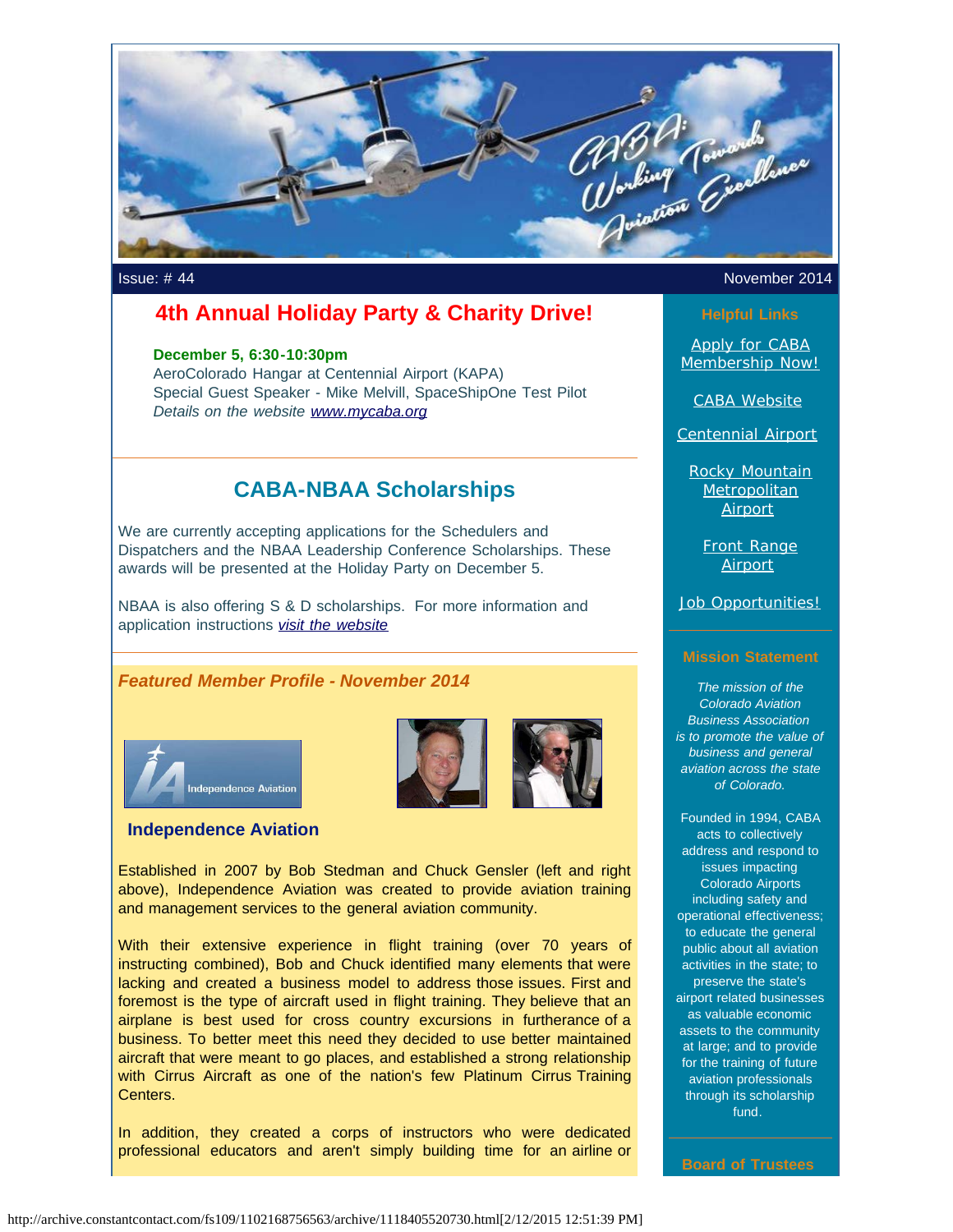corporate pilot position. Most IA instructors have "been there, done that" or are young CFIs interested in being educators and are learning from IA's experienced mentors.

This experience makes them uniquely qualified to provide instruction, mentoring, and proficiency training in high-performance aircraft from the turbo Cirrus SR22 FIKI to the Piper Malibu Mirage, TBM 900 and Cessna 300/400 series of light-twin aircraft. It is not unusual for someone to purchase a high-performance Cirrus aircraft and come to IA for their Private Pilot Certificate training in that aircraft. IA is one of the few flight schools that is capable of providing this primary training in the Cirrus.

The goal of IA is to provide a superior aviation experience. As a result, additional services are offered including aircraft and hangar management. IA manages not only their own fleet of rental aircraft, but many owneroperated Cirrus, King Air, Malibu and other types. In addition, they provide management and pilot services for Part 91 operations of turbine aircraft.

Always interested in helping pilots maintain proficiency and fly as professionals, IA hosts monthly safety seminars including a premier series of weather seminars taught by a professional meteorologist from Jeppesen. In addition, they host a monthly proficiency group called the IMC Club at IA.

Located in the Arapahoe Aero building at 12780 East Control Tower Road in Englewood, and a satellite office at 11855 Airport Way in Broomfield, IA is one of the best-kept secrets at the Centennial and Rocky Mountain Metropolitan Airports. Visit Independence Aviation at *[www.flywithia.com](http://www.flywithia.com/?utm_source=Newsletter+November+2014&utm_campaign=November+2014+Newsletter&utm_medium=email)*

Do you want to be the next featured member or company? Submit a relevant topic of 500 words or less to: *[newsletter@mycaba.org](mailto:bdavies@mycaba.org)* 



 $|2|$ 

The Support Colorado Aviation Project is a collaborative effort by numerous Colorado Aviation Groups. The goal of the plate project is to raise awareness to the impact of aviation across the State of Colorado and how aviation impacts a multitude of Colorado industries.

Check out recent news articles supporting the License Plate Project: [AOPA,](http://www.aopa.org/News-and-Video/All-News/2014/June/11/Colorado-petition-seeks-aviation-license-plate.aspx?utm_source=Newsletter+November+2014&utm_campaign=November+2014+Newsletter&utm_medium=email) [NBAA](http://www.nbaa.org/advocacy/regional/20140704-proposed-license-plate-would-support-colorado-aviation.php?utm_source=Newsletter+November+2014&utm_campaign=November+2014+Newsletter&utm_medium=email)[, Montrose Mirror \(A](http://montrosemirror.com/wp-content/uploads/2014/07/ISSUE88.pdf?utm_source=Campaign+Created+2014%2F07%2F15%2C+7%3A14+AM&utm_campaign=ISSUE88&utm_medium=email&utm_source=Newsletter+November+2014&utm_campaign=November+2014+Newsletter&utm_medium=email)fter clicking the link, scroll to page 30), [General Aviation News,](http://generalaviationnews.com/2014/06/30/colorado-support-aviation-license-plate-introduced/?utm_source=Newsletter+November+2014&utm_campaign=November+2014+Newsletter&utm_medium=email) [Aviation International News](http://www.ainonline.com/aviation-news/ainalerts/2014-06-19/colorado-aviation-groups-seek-signatures-aviation-license-plate-project?utm_source=Newsletter+November+2014&utm_campaign=November+2014+Newsletter&utm_medium=email)

*[Visit SupportColoradoAviation.com for more info and to sign the petition](http://www.supportcoloradoaviation.com/?utm_source=Newsletter+November+2014&utm_campaign=November+2014+Newsletter&utm_medium=email)*[.](http://www.supportcoloradoaviation.com/?utm_source=Newsletter+November+2014&utm_campaign=November+2014+Newsletter&utm_medium=email)

MacKenzie Kelly (Chairwoman)

Mike Straka (Vice Chair) Chris Leach (Secretary) Carolyn LaPerriere (Treasurer)

Scott Dulaney (Membership Director)

> Barry Stidham (Past Chair)

Tiffany Hiler Kenn Kline Gene Langfeldt Ty Little Malachi O'Neill Iver Retrum Kandi Spangler Chris Swathwood

# *Follow CABA on*

**MAKE** 

**DONATION** 



*Follow us to keep current on events, news, and more!*